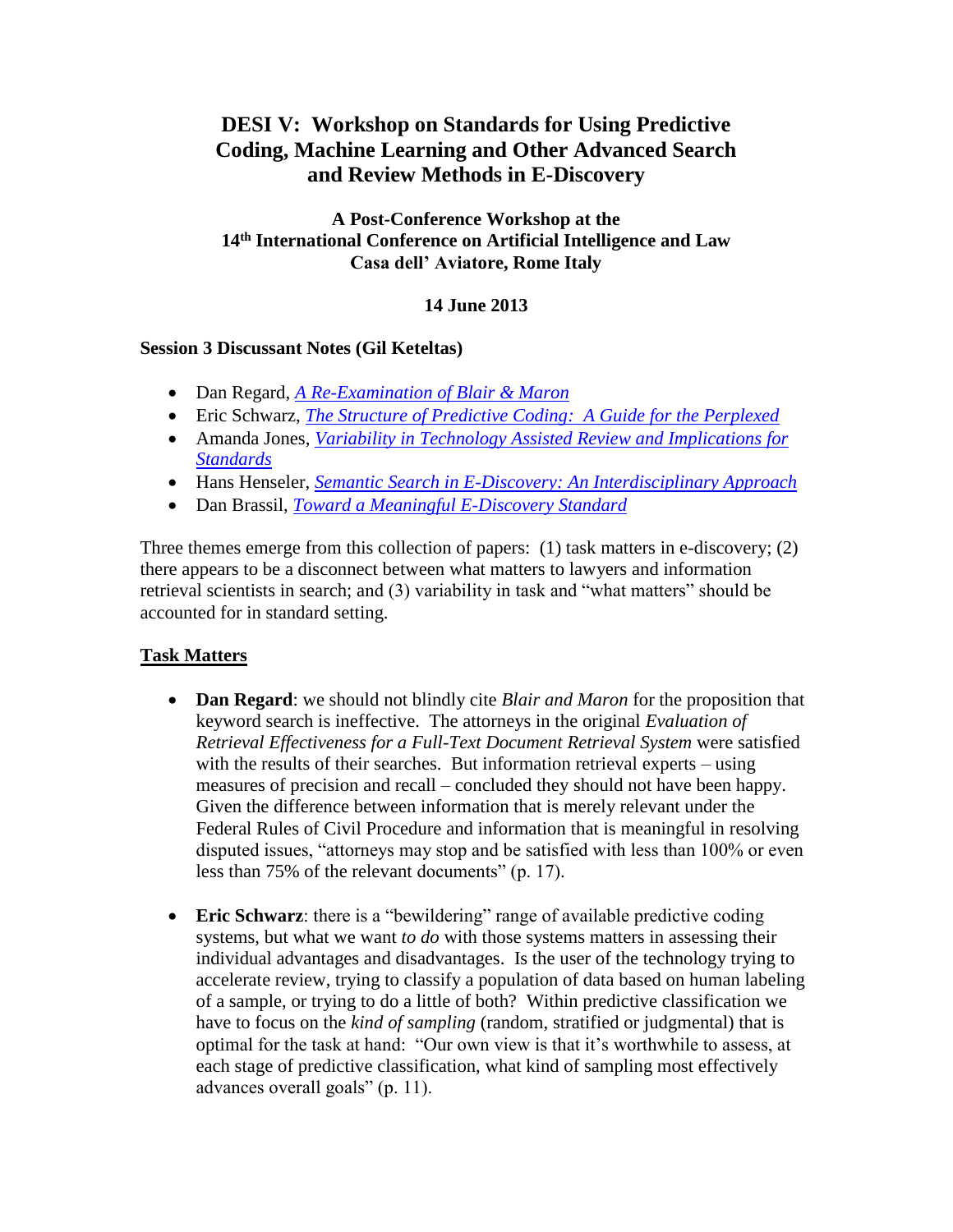- **Amanda Jones:** "there is no single best recipe for optimizing TAR performance and no guarantee of equally strong results for every project. Instead, experimentation and customization are the best avenues for achieving optimal results." There are numerous ways to deploy TAR and deployment should be tied to the goals and applications for the results sought (which can be many and varied).
- **Hans Henseler:** "data used in e-discovery is typically on a case-by-case basis, it can be noisy and is diverse in nature and origin." Moreover, in any given case the discovery process is evolutionary: "Most of the time it is not exactly clear beforehand what is sought in the e-discovery setting, therefore search often starts exploratory." Research should focus on the impact of semantic search approaches in a variety of "real" search settings. We can better understand precision and recall by focusing on specific problems and by allowing "end-users to intuitively and flexibly interact with documents and available information in increasingly large data sets."
- **Dan Brassil**: standards should provide a means to measure precision and recall but not dictate minimum levels because it is the role of "practitioners, taking into account the specific goals and circumstances of the retrieval effort, and taking into account non-statistical data as well, to decide what levels are required to have confidence in the results of a review or retrieval effort."

## **Disconnect Between Lawyers and Information Retrieval Scientists**

- **Dan Regard**: *Blair and Maron* suggest that information retrieval scientists viewed the use of keyword search as a failure, but the lawyers who performed keyword searches were satisfied with the results. In my view this exposes a divide between that is critical to any standard setting exercise. One school of thought says the lawyers are wrong because they don't have any idea what they missed, another says the scientists are wrong because they don't have any idea what really matters.
- **Amanda Jones and Dan Brassil:** both advocate the ability to measure performance (although oppose the adoption of specific recall and precision numbers as standards). But this presents a struggle for lawyers who want to be able to demonstrate defensibility. While judges and parties are comfortable saying that perfection is not expected in e-discovery, there is a lot of handwringing by judges and parties once inevitable imperfection is realized.
- **Hans Henseler:** proposes to bridge, or at least better understand, these differences through an "interdisciplinary approach, spanning the fields of criminology, law, Information Retrieval and Natural Language Processing."
- **Eric Schwarz:** also suggests a bridge between lawyer and IR specialist; he notes that predictive coding technology enables more meaningful discussions of